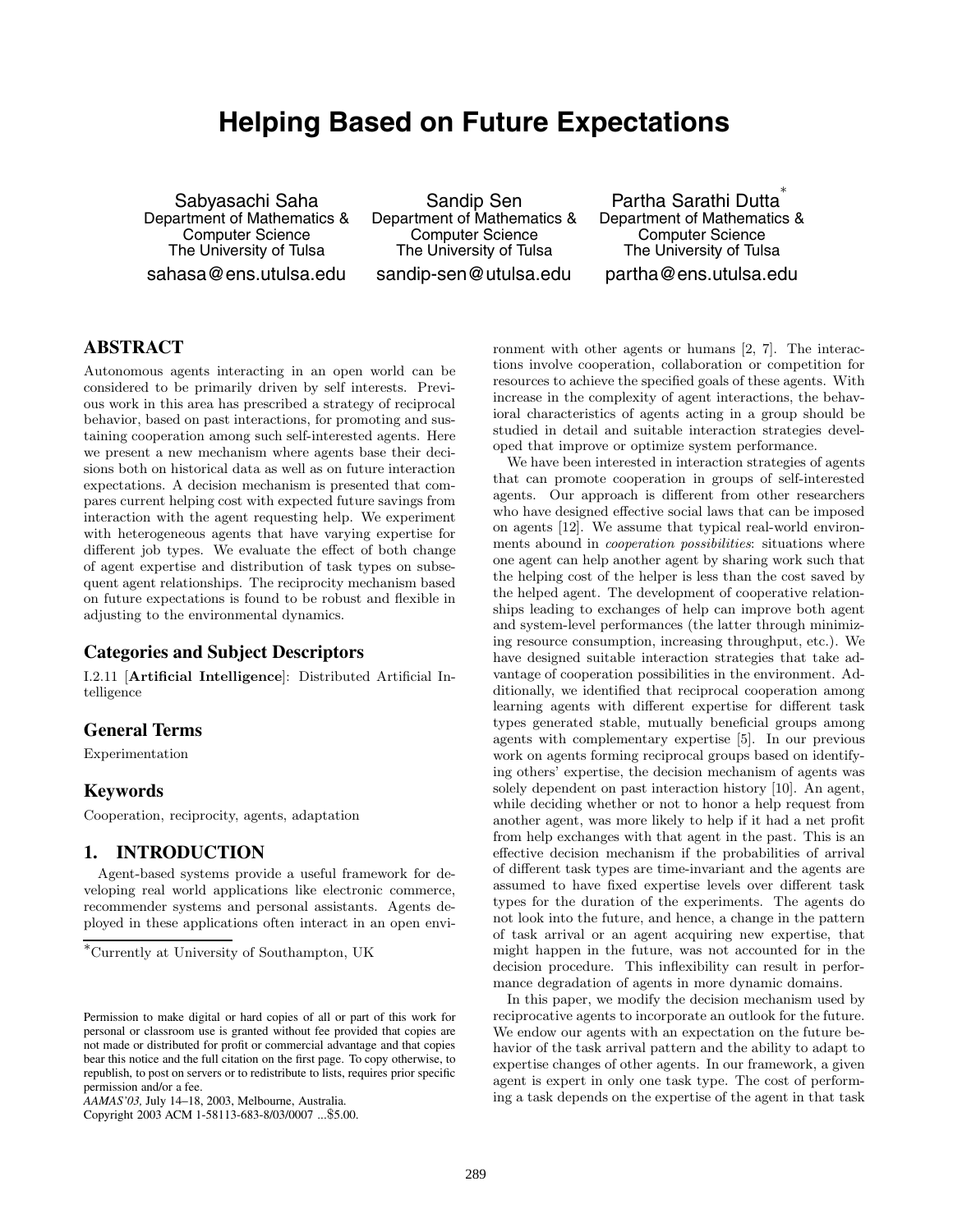type and has two component metrics: the time to complete the task and the quality of performance. An agent bases the decision of helping another agent on the expected utility of its action by using expectations of future interactions with the help-seeking agent. We posit that such expected utility based decision mechanism is effective in generating significant cost savings under time varying task arrival distributions. We evaluate the effectiveness of this new decision mechanism for enabling the agents to identify others' expertise and forming stable, mutually beneficial groups with agents having complementary capabilities. We also investigate the effects of agents dynamically adopting new behaviors. It is observed that the expected utility based strategy endows an agent to identify such changes and reform its relationships with agent groups.

### **2. EXPECTED UTILITY BASED HELPING DECISIONS**

We assume a set of  $A$  agents executing tasks from a set Υ. Let  $H$  denote the interaction histories of the agents.  $H$ is an ordered list of tuples where each tuple is of the form  $\langle i, j, x, t, c_i, c_j, help \rangle$  where the components are respectively the agent requesting help for a task, the agent being asked for help, the task type, the time instance, the cost of performing the task to the requesting agent, the cost of performing the task to the agent being asked for help, and whether or not j helped i. Let  $\mathcal{H}_{i,j} \subseteq \mathcal{H}$  be the part of the history that contains interactions between agents  $i$  and  $j$  only. Let H denote the space of all possible histories. Our goal is to derive a decision procedure  $\mathcal{F} : \mathcal{A} \times \mathcal{A} \times \Upsilon \times H \rightarrow Yes/No$ that maps a request from an agent to another agent to a boolean decision based on the task type involved and the interaction history of these two agents.

We introduce an expected utility based decision mechanism used by the reciprocative agents to decide whether or not to honor a request for help from another agent. When requested for help, an agent, using this decision mechanism, estimates the utility of agreeing to the request by evaluating its chance of obtaining help from the asking agent in future. An agent, being self-interested, has the objective of earning more savings by receiving help than cost incurred by helping others in the long run. When an agent using this strategy decides whether or not to provide help, it uses a statistical summary of its past interactions with the requesting agent as a metric for evaluating its expected interaction pattern with the latter in future. Using this information, it evaluates the difference between the expected benefit and the expected cost it might incur for that agent by helping it in the future. In the following, we present the expected utility based decision mechanism that agent  $m$  uses to evaluate a help request by another agent  $o$  for helping with task type  $\tau$ . The expected utility of agent  $m$  for interacting with agent  $o$ at time T and future time steps,  $E_T(m, o, \tau)$ , is defined as:

$$
E_{\mathcal{T}}(m, o, \tau) =
$$
  
\n
$$
\sum_{t=\mathcal{T}}^{\infty} \gamma^{t-\mathcal{T}} \left[ \sum_{x \in \Upsilon} (D_m^t(x) \Pr_{m,o}^t(x) \cos t_m(x)) - \sum_{x \in \Upsilon} (D_m^t(x) \Pr_{o,m}^t(x) \cos t_m(x)) \right] - \cos t_m(\tau), \quad (1)
$$

where  $cost_i(x)$  is the expected cost that i incurs doing a task of type x,  $cost_m(\tau)$  is the cost to be incurred by agent m to help agent o in the current time instance,  $\gamma$  is the time discount, and Υ is the set of different task types. We assume that an agent is expert in only one of the possible task types. The evaluation of the expected utility of agent  $m$ helping agent *o* considers all possible interactions in future and for all task types. In equation 1,  $D_m^t(x)$  is the expected future distribution of task types that agent  $m$  will receive at time instance t. We define  $Pr_{i,j}^t(x)$  as the probability that agent i will receive help from agent j at time step  $t$ , given it has a task of type x.

The term  $\sum_{t=T}^{\infty} \gamma^{t-T} \sum_{x \in \Upsilon} D_m^t(x) \Pr_{m,o}^t(x) cost_m(x)$  represents the time discounted (with discount factor  $\gamma$ ) expected savings of m by receiving helps from o in future. We assume that when an agent is helped by another agent, the helped agent incurs no cost for the task. Hence, when an agent m is helped with task type x, its savings is  $cost_m(x)$ , the cost it would have incurred to complete the same task on its own. We use an infinite time horizon and increasingly discount the impact of estimates for future interactions by the factor  $\gamma^{t-T}$ , where  $0 < \gamma < 1$ , and t refers to the time period. The sum of the terms  $-cost_m(\tau)$  and  $\sum_{t=\tau}^{\infty} \gamma^{t-T} \sum_{x \in \Upsilon} D_m^t(x) P_{\tau_{o,m}}^t cost_m(x)$  is the net expected cost that can be incurred by  $m$  for (a) helping on the current time instance and  $(b)$  incurring helping cost for  $o$  in the future. Thus,  $E_{\mathcal{T}}(m, o, \tau)$  gives the net time-discounted future expected benefit that agent m has for interacting with agent o.

We note that the task distributions values,  $D_m^t(x)$  in the future and the help giving probabilities  $Pr_{i,j}^{t}(x)$  will not be known to an agent. As an approximation, we estimate these values by the corresponding observed values over the last time period. For example, we use the ratio of the count of the number of times  $j$  helped  $i$  with task type  $x$  to the count of the number of tasks of type  $x$  received by  $i$  in the last time period to approximate  $Pr_{i,j}^{t}(x)$ . We assume that the near past is a predictor of the near future, and accordingly estimate the probabilities of future task arrivals based on observed counts only in the last time period and not over all previous time periods. With this approximation, the  $E(m, o)$  term given in Equation 1 can be rewritten as:

$$
E_{\mathcal{T}}(m, o, \tau) =
$$
  
\n
$$
\sum_{t=\mathcal{T}}^{\infty} \gamma^{t-\mathcal{T}} \left[ \sum_{x \in \Upsilon} (D_m^{\mathcal{T}}(x) \Pr_{m, o}(x) \cos t_m(x)) - \sum_{x \in \Upsilon} (D_m^{\mathcal{T}}(x) \Pr_{o, m}(x) \cos t_m(x)) \right] - \cos t_m(\tau). \tag{2}
$$

Our suggested decision mechanism  $\mathcal F$  will evaluate a help request from agent o to agent m for a task  $x_0$  of type  $\tau$  at time T given the history of interactions,  $\mathcal{H}_{m,o}^T$  and  $\mathcal{H}_{o,m}^T$ , between these two agents. The history is used to first calculate  $Pr_{m,o}(x)$  and  $\tilde{Pr}_{o,m}(x)$  values and the distribution of task arrivals. It then calculates the expected utility of agent  $m$  for interacting with agent  $o$  in the current and future time steps,  $E_T(m, o.tau)$ . Our prescription is for agent m to help agent o in the current time if  $E(m, o)$  is greater than the expected cost of an agent processing its next assigned task without receiving help from others, i.e.,

$$
\mathcal{F}(o, m, \tau, \mathcal{H}_{m,o}^1 \cup \mathcal{H}_{o,m}^1) = \text{Yes, if}
$$
  
\n
$$
E_{\mathcal{T}}(m, o, \tau) + \sum_{x \in \Upsilon} D_m(x) \cos t_m(x) > 0,
$$
  
\n
$$
= \text{No, otherwise,}
$$
 (3)

where the summation term is the expected cost of agent  $m$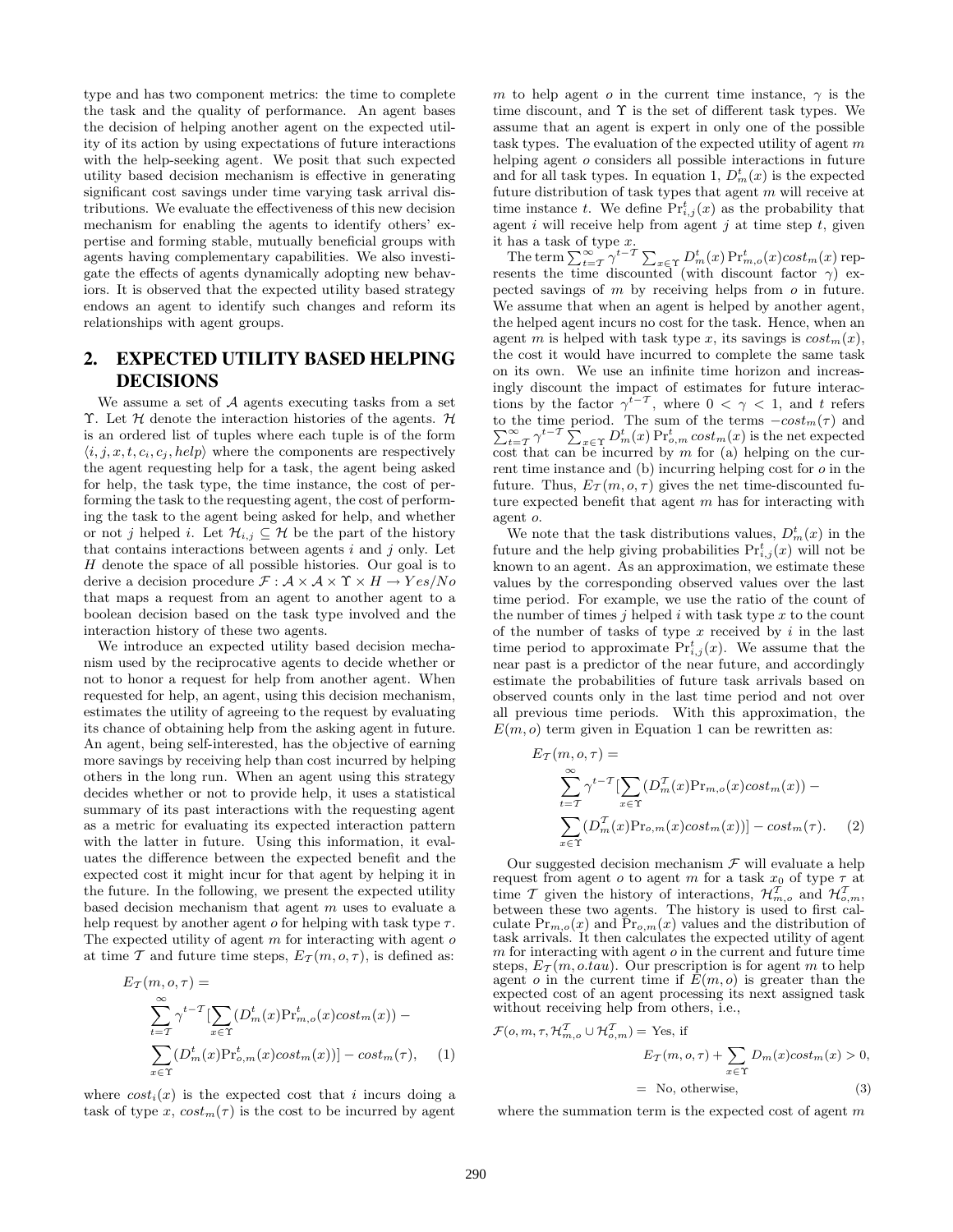for doing a task in the next time instance. This summation term represents the initial bias or willingness for an agent  $m$ to help another agent o incurring a risk of not being reciprocated. As initial probability values are all zero, the agent will not help another without this initial bias.

Each agent also maintains its own as well as others' estimates of costs for doing tasks of each type. It updates the estimates using a simple reinforcement learning mechanism that is outlined in Section *Problem domain*.

#### **3. PROBLEM DOMAIN**

We evaluate our hypothesis using simulations in a job completion problem domain. In this domain each of N agents are assigned m jobs. There are  $\Upsilon$  job types and each agent has expertise in exactly one of these job types. Each job requires a finite time  $t$  and a quality of performance  $q$  to be completed. The total cost of finishing a job is  $t/q$ , where  $t$  is the time taken to complete the task and  $q$  is a quality measure indicating how well the task was completed. An agent who is an "expert" in a particular job type can do jobs of that type in less time and with higher quality, and therefore at lower cost, than other job types.

In our simulation, we generate the time and quality of performance from a normal distribution with a preset mean and a standard deviation. We use two different values of the mean: "high" and "low". For a task type in which an agent is expert, the time required to complete the task is computed from the distribution using the "low" mean value, i.e., the agent completes the task in which it is an expert, in less time. We draw the quality of performance of an expert using the "high" mean value i.e. experts produce higher quality task completions. For performance measure of a non-expert, however, we use the "high" and "low" mean values for computing the time and quality respectively. The standard deviation of performance is the same for both experts and non-experts. Each agent is assigned the same number of tasks at each time period of our simulation that runs for a total of  $\tau$  time periods. Once tasks are assigned, the agents ask for help from one another. When asking for help, agents compute the cost C1, incurred by itself to do that task. The estimated cost C2 that the prospective helping agent incurs for that task is also computed. Help is obtained only if  $C2 < C1$ . This condition corresponds to a "cooperation possibility". Agents have estimates of their own abilities to do the different job types. Estimates are of two types: *time estimate*, which reflects the possible time of completion of the job, and *quality estimate*, which reflects the possible performance level of an agent to do that job. Agents also keep estimates of every other agents' abilities.

Initially, agents have neutral estimates about their own abilities and that of other agents. To obtain accurate estimates about their own abilities, agents must themselves perform jobs of different types. When an agent performs a task, it requires a certain time and achieves a certain quality of performance. These values are used by the agents to measure their performance. When an agent helps another, the helped agent updates its estimate of the helper agent's capability of the relevant task type using the time taken and quality produced by the helper agent. The reinforcement scheme that we use to update the time and quality estimates, after  $n+1$  observations, is given by

$$
t_{ij}^{n+1} \leftarrow (1-\alpha)t_{ij}^n + \alpha t_{ij},
$$

where  $t_{ij}$  is the time taken by agent i to do task j on the  $n^{th}$ interaction between the two agents for this task type, and  $\alpha$ is a learning parameter with values in the interval (0, 1]. We use a similar update policy for the quality of performance q*ij* .

The agents complete all the assigned jobs for one time period and then receive their assignments for the next time period. The simulation runs for a fixed number of time periods. We have used a population of reciprocative agents only, all using the decision mechanism of equation 3. Our goal, in this paper, is to identify the suitability of such a strategy in generating savings for agents and allowing them to form mutually beneficial groups with agents of complementary capabilities and adapt to dynamically changing environment.

#### **4. EXPERIMENTAL RESULTS**

In this section we describe the results of our simulations that evaluate the performance of agent groups, the effects of changing agent behaviors and time-varying task generation on group performance.

In our experiments, we have considered three task types {0, 1, 2}. When an agent helps another agent, the helping agent incurs a cost by which it increases its "balance" with the helped agent. The helped agent, having saved some cost, decreases its balance with the helping agent by the cost it saved. We designate the total balance in a group  $(x, y)$  to be the sum of the balances between two agents such that one agent has expertise in task type  $x$  and the other has expertise in task type  $y$ . We use the total balance of a group as a metric of the effectiveness of the group. We also use the total savings earned by agents of a group, by receiving help from other members of the group, as a metric indicating the performance of a member of that group. In the following, we first describe our results under conditions where the task generation is time-invariant and agents do not change behavior. Next, we report results under dynamic conditions where agents detect changes in behavior of other agents and maintain future expected distributions of task types by observing task arrival trends over the last time interval. At the end we describe results with a much larger group of agents.

The primary hypotheses we are trying to evaluate are the following:

- **Opportunistic help-giving behavior:** We expect our expected utility based help-giving agents to exchange help with agents of complementary expertise. Hence an agent with expertise in a particular task type would have significantly more negative balances with agents with expertise in other task types than with agents who are experts in the same task type.
- **Adaptability to change in agent expertise:** If other agents change expertise, our expected utility based help-giving agent with an expertise in task type  $x$  should be able to respond in the following time interval and either increase, decrease, or maintain the level of its willingness to help that agent depending on whether that agent changed its expertise from task type x to  $y \neq x$ , from  $y \neq x$  to x, or from  $y \neq x$  to  $z \neq x$  respectively.

#### **Adaptability to change in task distribution:** If the distribution from which the arriving tasks are drawn changes,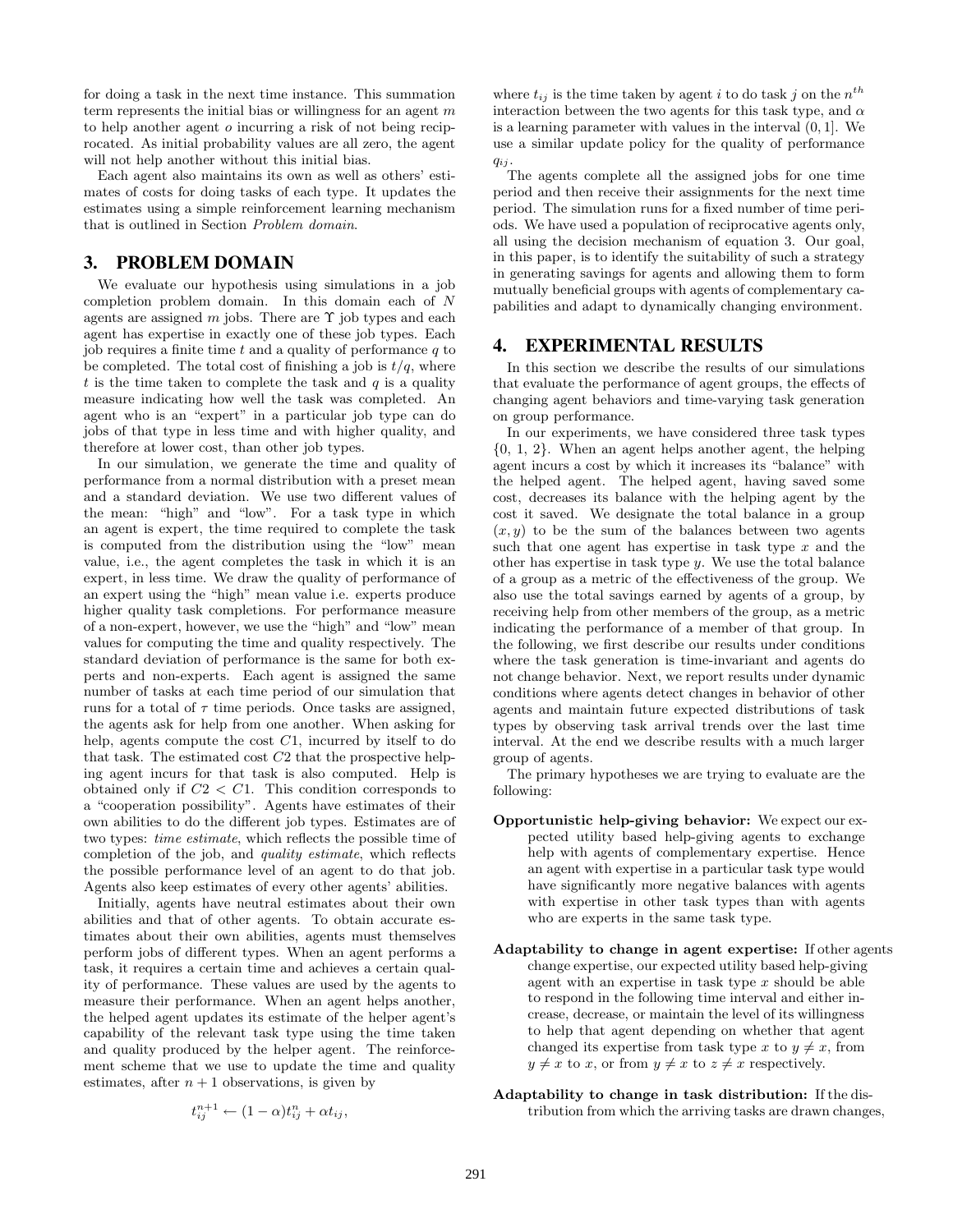our agent should adaptively modify its help-giving behavior to others. For example, if an agent is expert in task type  $x$ , and over time the frequency of task type  $y \neq x$  increases (decreases), then this agent would be more (less) inclined to help agents with expertise in task type y.

**Scalability of reciprocative behavior:** We believe that this help-giving strategy will scale well with larger agent population provided that population is relatively stable. This implies that as the agent population increases, the pattern of help-exchange will not significantly differ provided the number tasks per time interval is increased proportionately.

# **4.1 Group performance under static condi- tions**

In this set of experiments we studied group performance in terms of balances generated and the savings earned among agent members of a group. We assumed time-invariant task generation and static agent expertise. Thus, the probability of a task type arriving at any instant of time is fixed and agents do not change expertise. We used a total of 6 agents, with equal number of agents having each of the three expertise. The simulations were carried out with a total of 100 tasks per agent per time interval, for a total 10 time interval<sup>1</sup>. The discount factor  $\gamma$  was set at 0.25. Figures 1 and 2 show the results averaged over 10 runs.

Figure 1 shows the total savings earned per time interval by different agent groups over time. We have shown only the savings earned by groups formed by agents with different expertise, i.e., groups  $(1, 2)$ ,  $(0, 2)$  and  $(0, 1)$ . The savings earned by agents with similar expertise are much less compared to savings earned by groups of agents with heterogeneous expertise, and hence, they are excluded from the figure due to scaling issues. From the figure we notice that agents use the first time period to recognize the benefit of forming groups with agents with complementary expertise. In the following time periods, agents can use performance estimates from previous time period to effectively give and obtain help from other agents. The total savings of such groups of agents with complementary capabilities, therefore, converge to a steady state value. Thus, agents form stable relationships by identifying those with complementary capabilities and forming mutually beneficial groups.

Figure 2 shows the total, cumulative balance that an agent with expertise in task type 2 has with all other agents of different expertise. This agent does not have any balance with other agents with a matching expertise (agents with expertise in task type 2). This indicates that, it does not receive help from agents of its own type. Its balances with those having complementary expertise, in task types 0 and



**Figure 1: Total savings by different heterogeneous groups per time interval (static condition).**

1, however, continually decrease over successive time periods. Note that a negative balance implies more help received than given. This shows how an agent benefits by receiving help from others with complementary expertise. The result corroborates the observation (in Figure 1) of the greater benefit generated by groups of agents with dissimilar expertise by explaining the phenomenon on a per-agent scale.

#### **4.2 Group performance with varying task and agent behavior**

In this set of experiments we remove the restriction of static task generation and non-changing agent expertise used in the previous experiments. First, we demonstrate the effectiveness of the expected utility based decision mechanism in enabling an agent to identify changing agent expertise and to respond by altering its relationships with those agents. Second, we show that with time varying agent expertise and task generation patterns, our agents can effectively adopt to the dynamic environment and shift their alliance with specific groups by gradually decreasing/increasing their interactions with them.

Figures 3 and 4 shows respectively the total group savings earned per time period by the groups of agents with heterogeneous capabilities and the cumulative balance obtained by an agent expert in a given task type from other agents of different expertise when some agents change their task expertise over time. A total of 6 agents and 100 tasks per agent per time interval were used. The simulation was conducted for 10 time intervals. A time discount factor  $\gamma$  of 0.25 is used. In this experiment, at time period 3 one agent switches expertise from task type 1 to 2. From Figure 3 we see that this change impacts the group savings earned by the groups  $(0, 2)$  and  $(0, 1)$  but not that of  $(1, 2)$ . Since there is one more agent with expertise in task type 2, the  $group (0, 2)$  earns more total savings than the previous time period due to the additional help received from the agent who has changed its expertise. For similar reasons, group

<sup>1</sup>Though we work with finite time periods, we assume that the agents are not aware *a priori* of the number of tasks to process and thus will not be doing strategic reasoning based on the remaining number of tasks. It is well recognized in game-theoretic literature that to promote stable group interactions, it is preferred that agents use an infinite time horizon in their reasoning process. This will also be the case when agents have no knowledge about when their interactions will end. Also, agents are still more interested in receiving higher utility in the near future compared to the more distant future. These assumptions justify the use of the time discount parameter  $\gamma$ .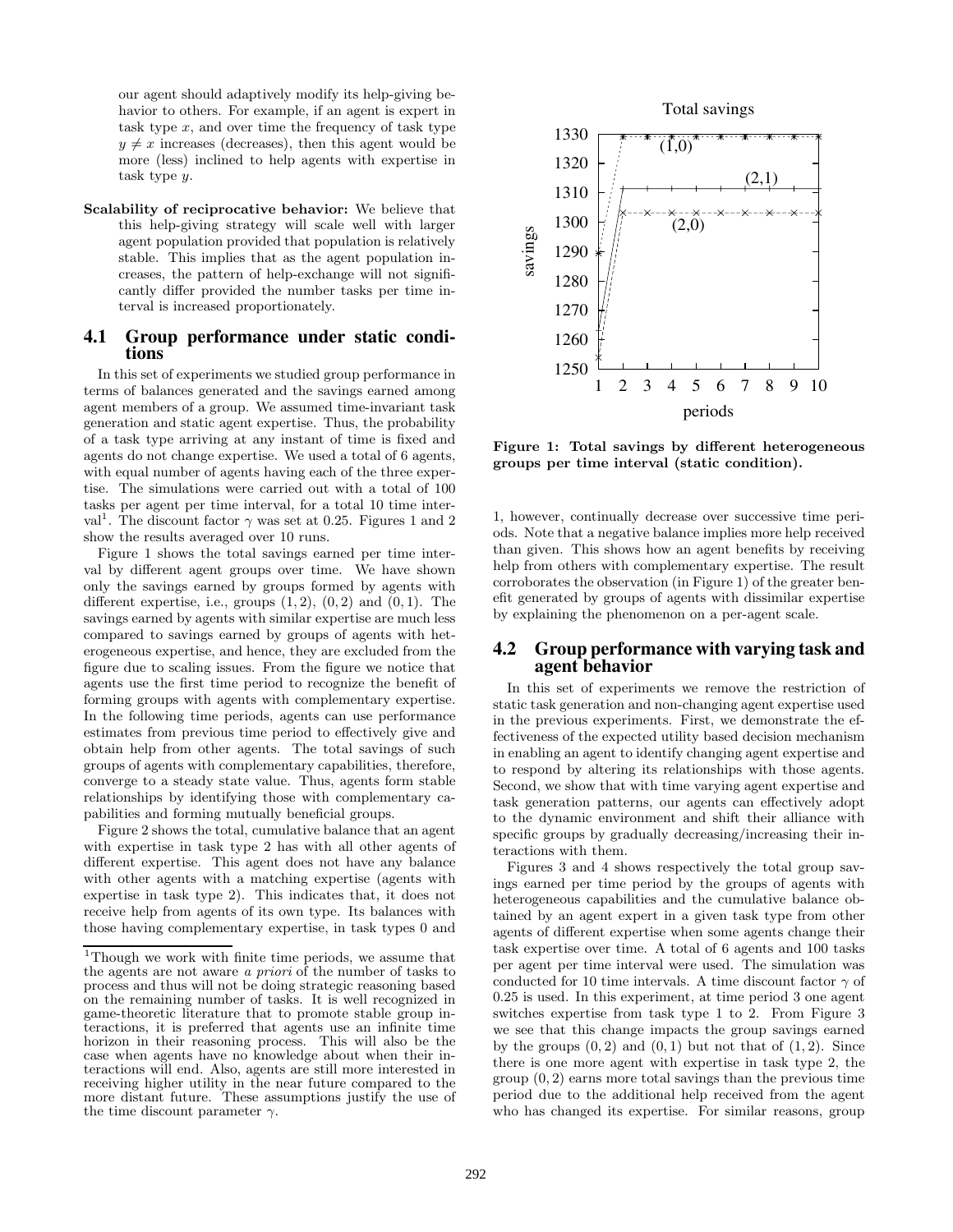

**Figure 2: Cumulative balance of an agent with others (static condition).**

(0, 1) earns lesser than the previous time period because of the reduction of the size of agent population of experts in type 1 by one agent. The group  $(1, 2)$  maintains their previous cumulative savings since there has not been any effective change in their composition. We observe a similar phenomenon at time period 5 when an agent of expertise in task type 2 switches to expertise in type 0. At period 7, again, we observe the effect of an agent of expertise type 0 switching to expertise type 1. We notice that group savings adapt flexibly to changes in agent expertise. This indicates that agents are able to quickly identify the switching of expertise by other agents and accordingly alter their affinity for or reluctance to interaction with corresponding groups. For example, at time instance 3, the agents identify the individual that has switched from expertise task type 1 to task type 2 and hence, are able to earn more savings as a group (group  $(0, 2)$ ) by benefiting from the new expertise of the changed agent.

In Figure 4, we study the total balance that an agent  $x$ with an initial expertise in task type 1 has with other agents of different expertise. Agent  $x$ , initially having expertise in task type 1, had a zero balance with other agents of its own expertise in the first time period. It had a favorable balance with agents having complementary expertise (task types 0 and 2). At time period 2,  $x$  switched its expertise to task type 2. Agents with expertise in task types 0 and 1 are able to identify this alteration and the balances of  $x$  with agents of expertise in types 0 and 1 improve. At time period 4, another agent y switches expertise from task type 2 to task type 0. This increases the population of agents with expertise in task type 0 and reduces that of task type 2. Hence, agent  $x$ , who is now expert in task type 2, maintains a lower balance with agents of type 0 and higher with those of type 2 as there are less number of agent experts in that task type. At time period 6, there is another switch in expertise by an agent z from task type 0 to task type 1. Thus, the population of agents with expertise in type 1 increases while that



**Figure 3: Total savings per time period of heterogeneous groups (time varying agent expertise).**

with expertise in task type 0 reduces. The agent set with one of  $x$ 's complementary expertise, task type 1, increases while the set with the other complementary expertise, task type 0, reduces. This results in reduced balances for agent  $x$  (still an expert in type 2) with the agents having expertise in task type 1 and increased balances with those having expertise in task type 0. Its balances with agents expert in task type 2 remain unchanged. This sequence of alterations in agent expertise and consequent change in group behavior for agent  $x$  implies that our agents, using the expected utility based strategy, are capable of responding effectively to such dynamic situations.

In the next experiment we studied the effects of changing the task generation pattern and having agents dynamically adopt new expertise on the help-giving behavior of the agents. Figure 5 shows the cumulative balance that an agent  $x$  with initial expertise in task type 1 has with all other agents of different expertise over successive time periods. Before time period 2, x had zero balance with others of similar expertise and favorable, i.e., negative balances with those having complementary capabilities. At time instant 2,  $x$  switches expertise to task type 2. We observe that its behavior with the other agents changes: its balance with agents of type 2 remains constant from thereon and those with expertise in task types 0 and 1 decrease. This qualifies our claim that the agents can recognize a change in agent expertise and alter their behavior by entering into new groups  $(x \text{ enters into stable relationship with agents of task type } 1)$ or refraining from others  $(x$  refraining from the previously beneficial grouping with experts in task type 2). At time instants 4 and 6, we observe similar switching of expertise by other agents and corresponding shift in behavior by our agent x who continues to be an expert in type 2.

So far the description of events in Figure 5 resembles that of Figure 4. In Figure 5, we also observe the effect of altering the distribution of task arrival by decreasing the probability of occurrence of task types 1 by a constant percentage (2%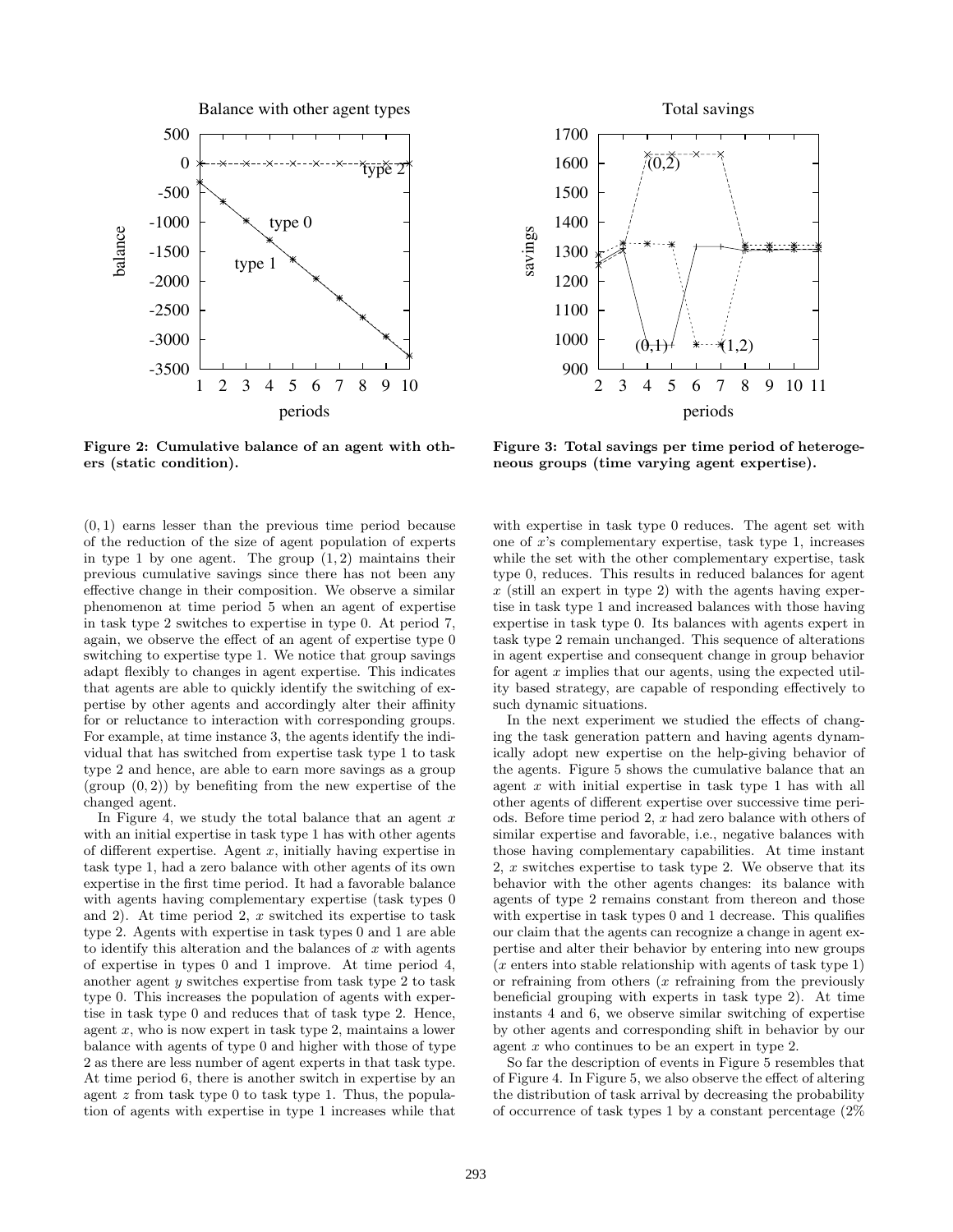

**Figure 4: Cumulative balance of an agent with others (time varying agent expertise).**

decrement) over successive time intervals and increasing the probabilities of occurrences of the other two task types by half the amount. As specified before, our agents estimate future expected distributions of task types by recording the arrival rates of different task types over the immediately previous time interval. The changing arrival rates of different task types are observed by the agents and they use this information to calculate the parameter  $D_i^T(x)$  in Equation 2. We find that, beyond time instant 6, the balance earned by  $x$  with other expert in task type 1 slowly levels off. The balance of x with agents expert in task type 0, however, continues to increase. The results from this experiment clearly demonstrate that agents with an expectation of future task distributions are able to effectively adapt help-giving behavior under time-varying task distributions.

#### **4.3 Scaling up**

Experiments in the previous section were performed with a small number of agents. To find out the scaling up property of the expected utility based help-giving behavior we experimented with several larger agent groups. We now present results from experiments with a group size of 60, a group that is an order of magnitude larger than those in the experiments reported above.

In the first set of experiments, we start with an equal distribution of agent expertise over the three task types, i.e., initially there are 20 experts in each task type. We then decrease the number of experts in task type 1 by 2 in each time step and these agents become experts in task type 2. We stop this decrease when there are only 4 agents left with expertise in task type 1. At this point there are 36 agents expert in task type 2. In figure 6 we plot the balance of an agent expert in task type 0 with its average balance with experts in different task types. The balance of the agent with others expert in task type 0 is negligible. It is interesting to note that as the number of agents expert in a task type decreases (increases), the average balance of our agent, of complementary expertise, with those agents become more

Balance with other agent types



**Figure 5: Cumulative balance of an agent with others (time varying task generation and agent expertise).**

(less) negative. This is shown by the more negative value of the average balance with agents with task type 1 compared to task type 2. The two curves have opposite curvatures up to the point when there are no more expertise changes.

This observation can be explained from the fact that as there are less expert agents in task type 1, an agent with expertise in task type 0 is more likely to need help more frequently from any one agent expert in task type 1. Correspondingly this agent will also be more inclined to help agents with expertise in task type 1. This observation is supported by Figure 7 where we plot the expected utilities of an agent expert in task type 0 for helping agents with different task expertise. We note that the expected utility of the agent for interacting with a type 1 agent increases and that with a type 2 agent decreases over time. This is because there are increasingly more agents of the latter type than the former. The utilities become stable once the change of expertise stops.

We also plot, in Figure 8, the total balances of an agent with expertise in task type 0 with all the agent experts of different task types. From the figure we find that the total balance with agents expert in task type 2 dominate that of the total balance with agents expert in task type 1. This observation, combined with the previous analysis, means that even though less help is obtained from any one agent expert in task type 2 compared to an agent expert in task type 1, the total saving from experts in task type 2 is significantly larger than the total saving from experts in task type 1. This suggests that as experts in a given task type decreases, others do not get enough help for that particular task type. This is because the remaining few experts do not find it useful to honor all the help requests they receive. After providing some help, their expected utility calculation will prevent them from providing more help as that would be derogatory to their self-interest.

To round up the experiments, we ran a further set of ex-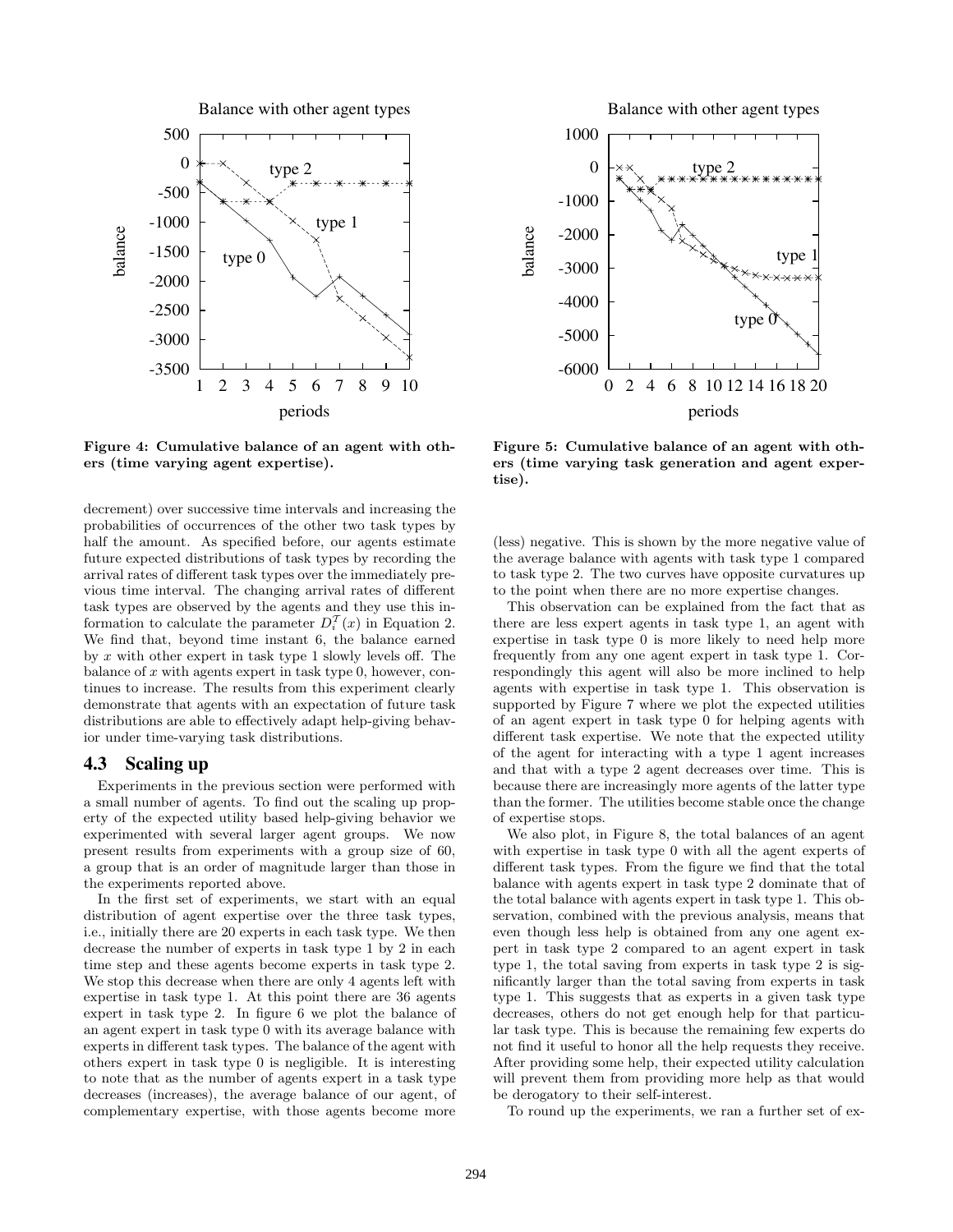



**Figure 6: Balance of an agent with others (time varying agent expertise).**

periments where in addition to the change of agent expertise, as in Figure 6, we also decreased the frequency of arrival of task type 1 and proportionately increased frequency of task types 0 and 2. This situation is similar to the results presented in Figure 5 with experiment run on a smaller group of agents. The results from this set of experiments is presented in Figure 9 and follow a similar pattern to Figure 5. We find that though initially a decrease in the number of experts in task type 1 makes our expert in task type 0 more inclined to exchange help those agents, over time such exchanges reduce significantly as fewer and fewer tasks of type 1 arrive. So, after a while, more help is exchanged with experts in task type 2 even though they are far more in number. This is because there is also a much larger number of tasks of type 2 and hence it proves beneficial to be more helpful to those agents.

The above set of experiments lend credence to each of our hypotheses about our expected utility based help-giving behavior including (a) responsiveness to agents with complementary expertise, (b) adaptability to changing agent expertise and task distribution, and (c) scale up to larger agent groups.

#### **5. RELATED WORK**

Complex problem solving involving distributed tasks often rely on the formation of effective agent groups. Assigning groups of agents to do a task or multiple tasks has the advantage of complementary individual agent expertise being used to complete different parts of the global problem.

Some research in the area of coalition formation in agent societies has focused on cooperative agents [11]. A related work on coalition in agent societies takes self-interested agents into account [8]. But it does not consider the possible heterogeneity in performance of a task between different agents. Our work is different from these because it takes into consideration self-interested agents that have different performance levels for different task types. We also have a learnexpected utility with different agent types



**Figure 7: Expected utility of an agent for interacting with others (time varying agent expertise).**

ing parameter in our agents which is used to identify other's capabilities. Learning of cooperative behavior has also been addressed in [4]. However, there the learning uses an off-line learning module which generates situation-action pairs using a genetic algorithm. To determine the fitness of the evolved situation-action pairs during off-line learning an agent-model is required. Our work uses only online learning and agents do not have to store a priori models of other agents.

A fair number of approaches have been developed that use reasoning mechanisms that consider exchange of help or social reputations in deciding how to interact with other agents. Our own work has concentrated on the use of a probabilistic decision mechanism for deciding to help based on past balance with the requesting agent [9]. Castelfranchi, Conte, and Paolucci use normative reputation [3] to enhance the performance of agents that comply with social norms. In the SPIRE framework developed by Grosz and collaborators [6, 13], performance in a group is improved when agents reason about the effects of withdrawing from social commitments on their reputation.

Our approach of using expected utility based decision mechanism is different from recent work on utility based strategies for sharing information [1] because we take into consideration dynamically changing environments and endow our agents with the ability to maintain future expectations of such dynamics to adaptively alter group behaviors.

#### **6. CONCLUSIONS**

We hypothesized that cooperative behavior based on future expected utility is a robust decision mechanism for agents to develop stable, mutually beneficial groups containing agents with complementary capabilities. This type of decision mechanism benefits agents by allowing them to quickly respond to changing behaviors of other agents and the environmental conditions. We simulated artificial environments and conducted experiments both under static conditions and where agents dynamically adopt new strate-